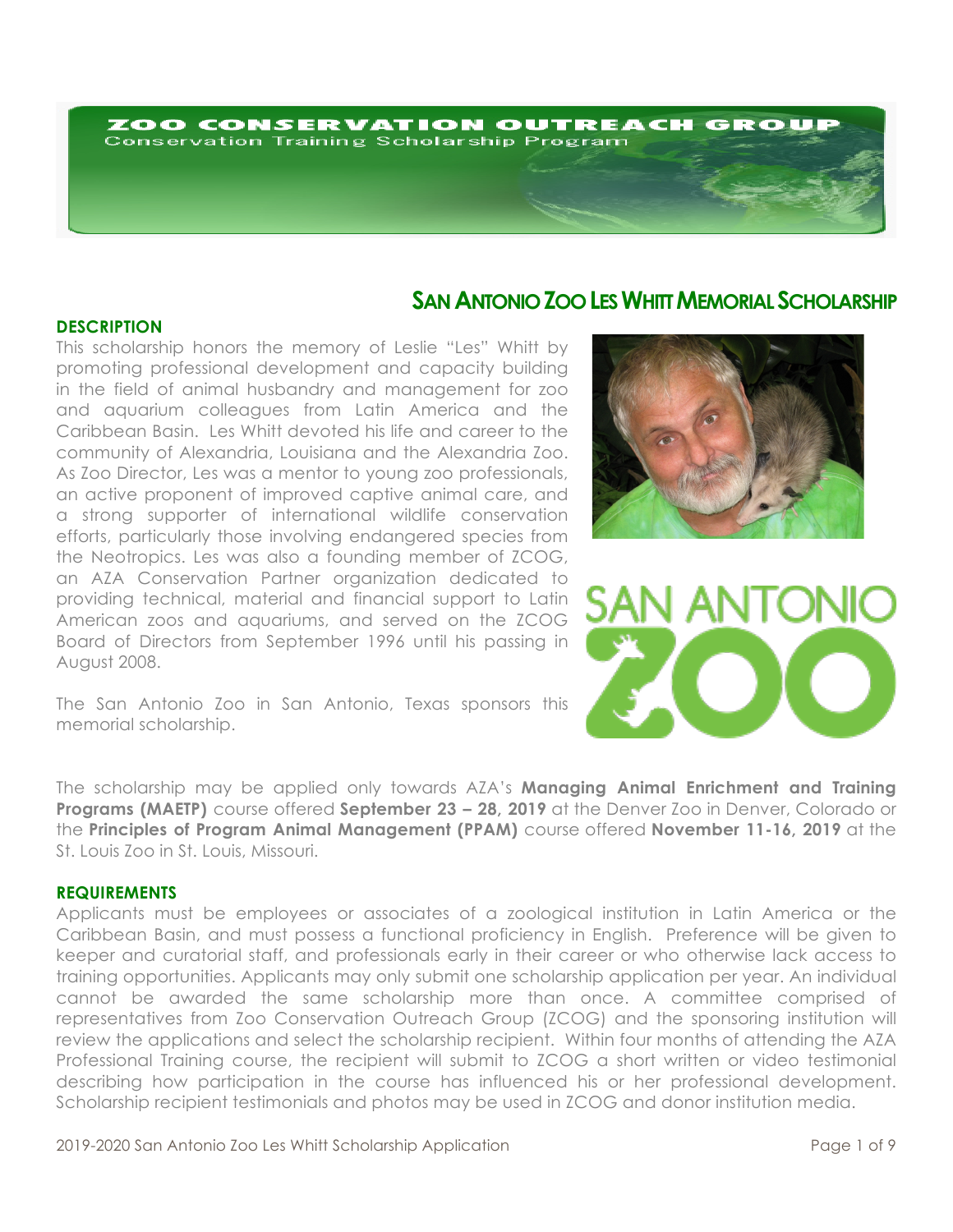# **DEADLINE**

Applicants must submit all completed application materials and have two letters of recommendation emailed to ZCOG before 5:00pm (Eastern Daylight Time) on **July 22, 2019.** Scholarship recipients will be notified in early September 2019.

# **SUBMISSION PROCESS**

Email completed applications to scholarships@zcog.org.

## **APPLICATION INSTRUCTIONS**

#### **Applications must be written and submitted in English.**

Applications submitted in any language other than English will be disqualified from consideration.

Please use the space provided in the attached application to fill in the following information:

- **I. Contact Information**. Provide your complete name and personal contact information along with information about your current institution, department, and professional title/position.
- **II. Professional Training Course Selection**. This scholarship may only be used to attend the AZA Institutional Records Keeping course.
- **III. Professional Experience**. Provide information about your last three professional positions, beginning with your current job. List your title/position, dates employed, and supervisor's name and title. Briefly describe the main duties performed in each position.
- **IV. Education**. Provide information about post-secondary degrees, including any programs you are currently attending. List the name of the college or university, location of the school, dates attended, degree received, and program specialization or major.
- **V. Professional Training**. List any additional professional training you have received, such as national or international training courses, including previous AZA Professional Training Program courses. Indicate whether you have ever received a ZCOG Conservation Training Scholarship and, if so, the scholarship date and course attended.
- **VI. Professional Involvement**. In this section, provide evidence of how you have contributed to your profession. List activities such as involvement in cooperative efforts with regional associations (e.g. ALPZA, SZB, AZCARM, ACOPAZOA etc.) and AZA member institutions, attendance at professional conferences, workshops and seminars (including date of attendance), membership in professional organizations, service on committees (including dates of service), publication of articles or papers (including titles and dates of publication), and professional honors received. *Note: the absolute extent of your experience is not as important as your ability to clearly demonstrate the significance of your involvement at this stage in your career.*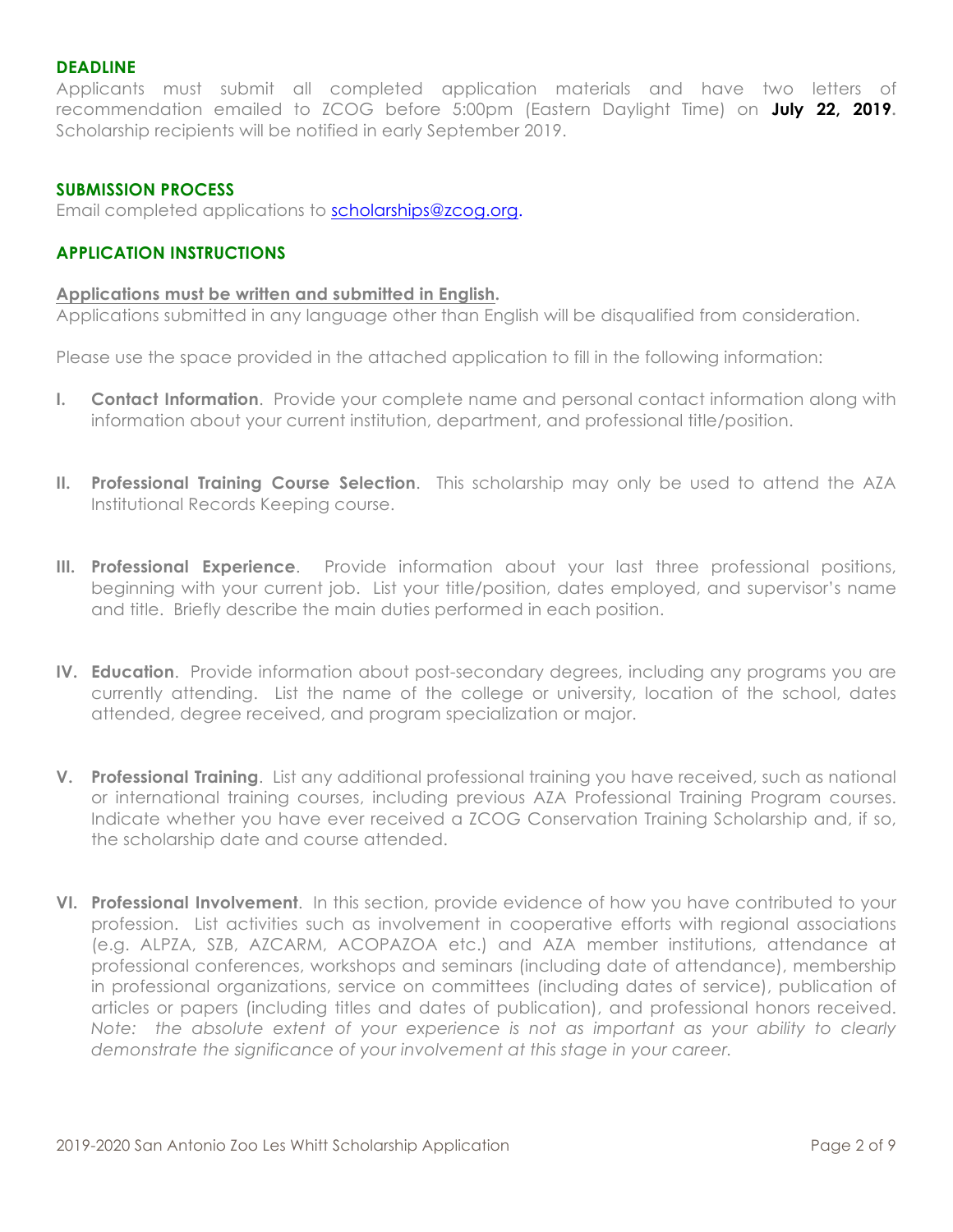**VII. Reasons for Attending This Course**. The short essay questions in this section ask you to describe how your participation in the chosen AZA Professional Development Training Program course will contribute to your professional development goals and benefit your current institution. Your responses should clearly and succinctly address each question in this section.

**1. Describe how participation in this course will help you achieve your professional goals as they relate to animal collection management and conservation.** *The strongest responses are those in which the applicant's own professional goals are clearly stated and directly linked to the specific course objectives*. Since preference is given to professionals early in their career, or who otherwise lack access to training opportunities, indicate if the course provides a unique opportunity for training. If you have had opportunities to attend other training programs, indicate how the current course will add something new to your professional development. *The strongest responses are also those that demonstrate that the training opportunity is likely to have a major impact on the applicant's professional development*.

**2. Explain how participation in this course will improve your institution's animal records keeping and management programs.** The strongest responses are those in which the applicant *clearly states how the skills gained through course participation will be applied to his or her institution's programs*, and also those that demonstrate that the *training opportunity is likely to have a major impact on the applicant's institutional programing*.

**3. Describe a recent experience or accomplishment that demonstrates your commitment to zoobased conservation**. Provide a clear example of a recent experience or accomplishment and describe how that experience demonstrates your commitment to conservation.

- **VIII. Letters of Recommendation**. List the names, institutions, titles, and contact information for both individuals writing your letters of recommendation.
- **IX. Signature**. Make sure that you sign and date the application before submission!

# **QUESTIONS**

Contact Zoo Conservation Outreach Group (ZCOG) at scholarships@zcog.org.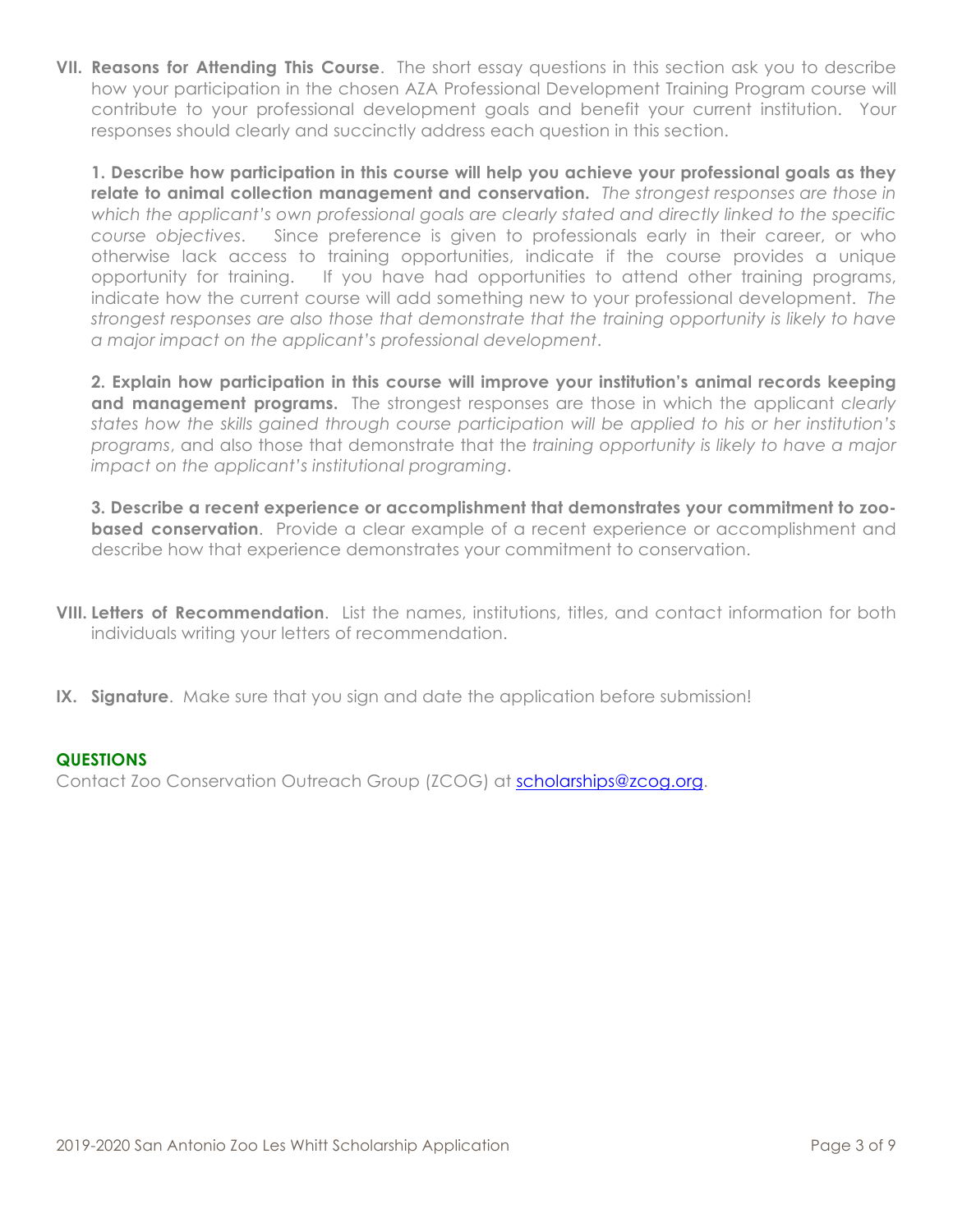# **Zoo Conservation Outreach Group**



# **CONSERVATION TRAINING SCHOLARSHIP PROGRAM: APPLICATION**

# **I. CONTACT INFORMATION**

# **II. PROFESSIONAL TRAINING COURSE SELECTION**

Please select the course you would like to attend

**Managing Animal Enrichment and Training Programs (MAETP)** https://www.aza.org/managing-animal-enrichment-and-training-programs

**Principles of Program Animal Management (PPAM)** https://www.aza.org/PPAM

If you do not receive the scholarship and plan to take the course anyway, please note this does not represent a reserved space in an AZA course.

#### **III. PROFESSIONAL EXPERIENCE**

**(Begin with most current)**

| Current Title:                      |  |
|-------------------------------------|--|
| Dates Employed (MM/YYYY): _<br>$\,$ |  |
| Name of your immediate supervisor:  |  |
| Supervisor's Title:                 |  |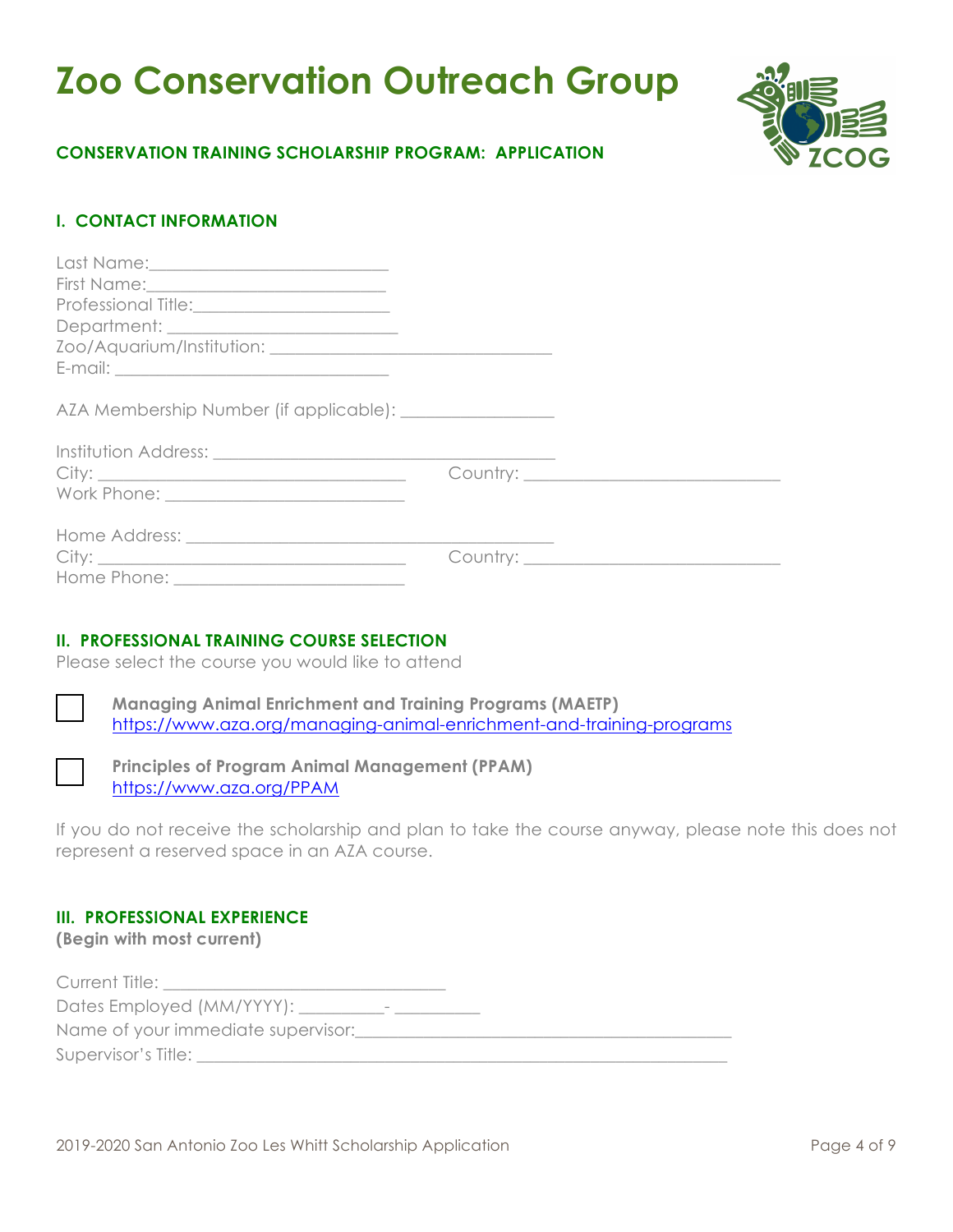Briefly describe the main duties of your present position (500 character maximum):

Former Title: \_\_\_\_\_\_\_\_\_\_\_\_\_\_\_\_\_\_\_\_\_\_\_\_\_\_\_\_\_\_\_\_\_\_\_\_\_\_\_\_\_\_\_\_\_\_\_\_\_\_\_\_\_\_\_\_\_\_\_\_\_\_\_\_\_\_

Institution: \_\_\_\_\_\_\_\_\_\_\_\_\_\_\_\_\_\_\_\_\_\_\_\_\_\_\_\_\_\_\_\_\_\_\_\_\_\_\_\_\_\_\_\_\_\_\_\_\_\_\_\_\_\_\_\_\_\_\_\_\_\_\_\_\_\_\_\_

Dates Employed (MM/YYYY):

Briefly describe the main duties of your present position (500 character maximum):

| Former Title:                                                                      |
|------------------------------------------------------------------------------------|
| Institution:                                                                       |
| Dates at Institution (MM/YYYY):<br>$\,$                                            |
| Briefly describe the main duties of your present position (500 character maximum): |

# **IV. EDUCATION**

**(Begin with most current)**

| $\textsf{School:}\footnotesize\begin{picture}(10,10) \put(0,0){\vector(1,0){100}} \put(15,0){\vector(1,0){100}} \put(15,0){\vector(1,0){100}} \put(15,0){\vector(1,0){100}} \put(15,0){\vector(1,0){100}} \put(15,0){\vector(1,0){100}} \put(15,0){\vector(1,0){100}} \put(15,0){\vector(1,0){100}} \put(15,0){\vector(1,0){100}} \put(15,0){\vector(1,0){100}} \put(15,0){\vector$ |
|-------------------------------------------------------------------------------------------------------------------------------------------------------------------------------------------------------------------------------------------------------------------------------------------------------------------------------------------------------------------------------------|
|                                                                                                                                                                                                                                                                                                                                                                                     |
| Dates Attended (MM/YYYY): __________- - __________                                                                                                                                                                                                                                                                                                                                  |
|                                                                                                                                                                                                                                                                                                                                                                                     |
|                                                                                                                                                                                                                                                                                                                                                                                     |
|                                                                                                                                                                                                                                                                                                                                                                                     |
|                                                                                                                                                                                                                                                                                                                                                                                     |
|                                                                                                                                                                                                                                                                                                                                                                                     |
| Dates Attended (MM/YYYY): __________- - __________                                                                                                                                                                                                                                                                                                                                  |
|                                                                                                                                                                                                                                                                                                                                                                                     |
|                                                                                                                                                                                                                                                                                                                                                                                     |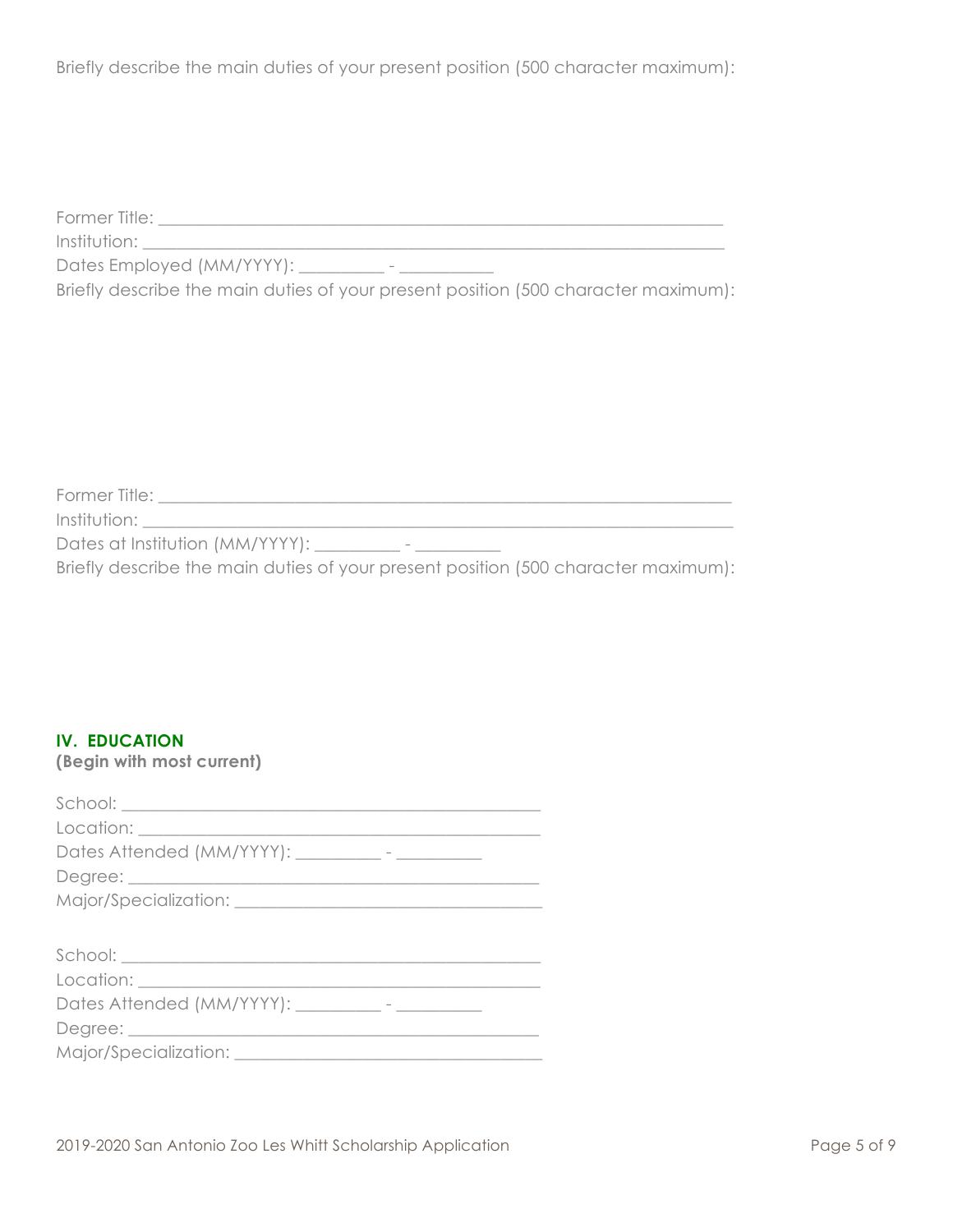# **V. PROFESSIONAL TRAINING**

1. Have you ever received a ZCOG Conservation Training Scholarship?

NO

If yes, please list date of scholarship and course attended:

2. Please list all professional training courses that you have attended nationally or internationally, including AZA professional development training programs:

# **VI. PROFESSIONAL INVOLVEMENT**

To demonstrate your professional involvement, please list the following: *Note: the absolute extent of your experience is not as important as your ability to clearly demonstrate the significance of your involvement at this stage in your career.* 

- Involvement in any cooperative animal collection and management efforts with AZA member institutions or other regional partners (e.g. ALPZA, SZB, AZCARM, ACOPAZOA etc.)
- Conferences, workshops, and seminars attended, including year of attendance
- Professional memberships or affiliations
- Committees on which you have served, including dates of service
- Professional honors you have received
- Articles or papers published, including titles and dates of publication [Maximum 1000 characters]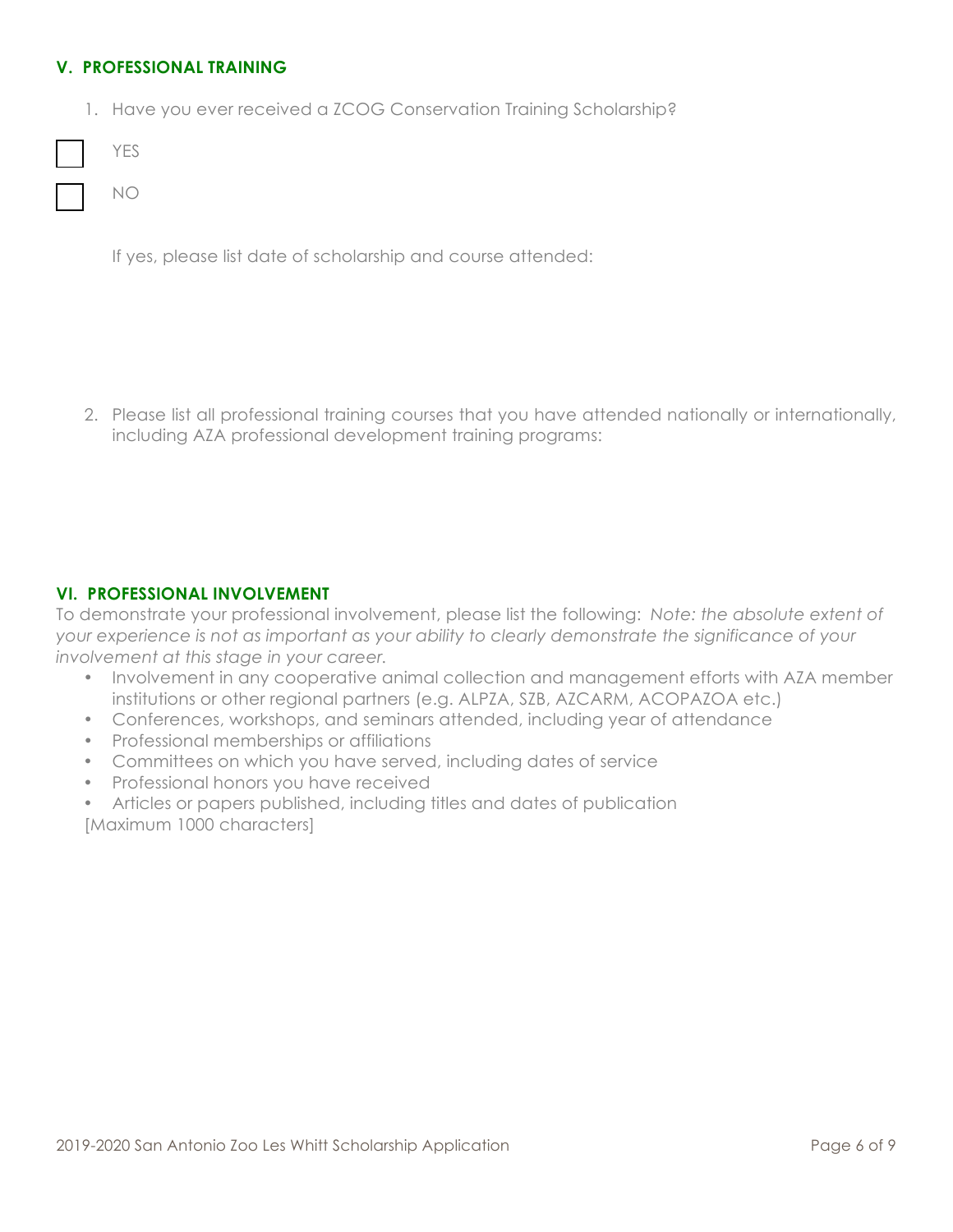# **VII. REASONS FOR ATTENDING THIS COURSE**

1. Describe how participating in this AZA Professional Training program course will help you achieve **your professional goals** as they relate to animal collection management and conservation. [*Note: In this response, focus on how the program will impact your own personal/professional development and goals—there will be space in the next question to discuss impacts to your institution. Since preference will be given to professionals early in their career, or who otherwise lack access to training opportunities, please indicate if this program provides a unique opportunity for training. If you have had the opportunity to attend other training programs, indicate how the current program will add something new to your professional development*.] [Maximum 1500 characters]

2. Explain how your participation in this course will help improve **your institution's** animal husbandry or management programs. [Maximum 1500 characters]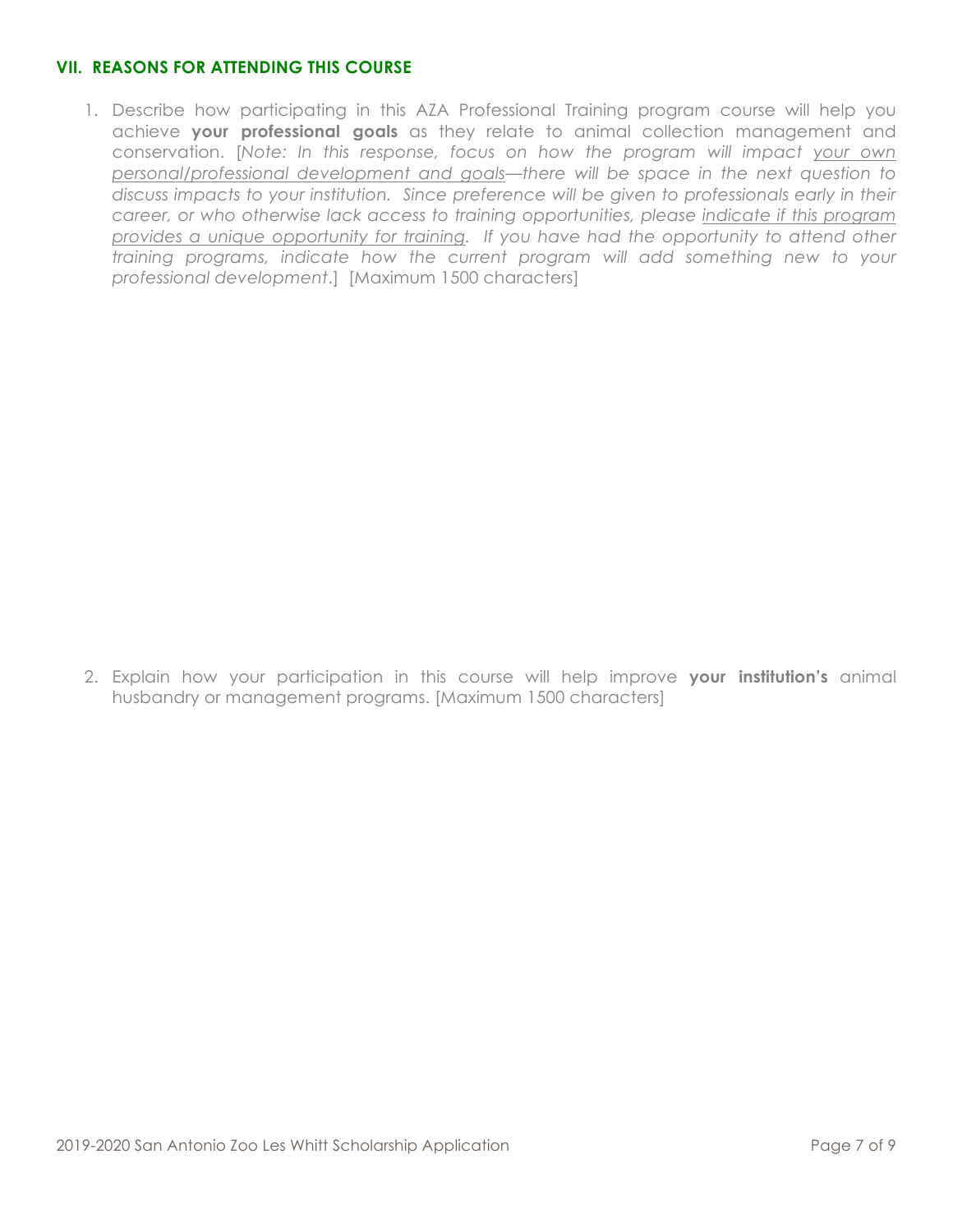3. Describe a recent experience or accomplishment that demonstrates your commitment to improving animal management, welfare, and/or conservation in zoos/aquariums. [Maximum 2000 characters]